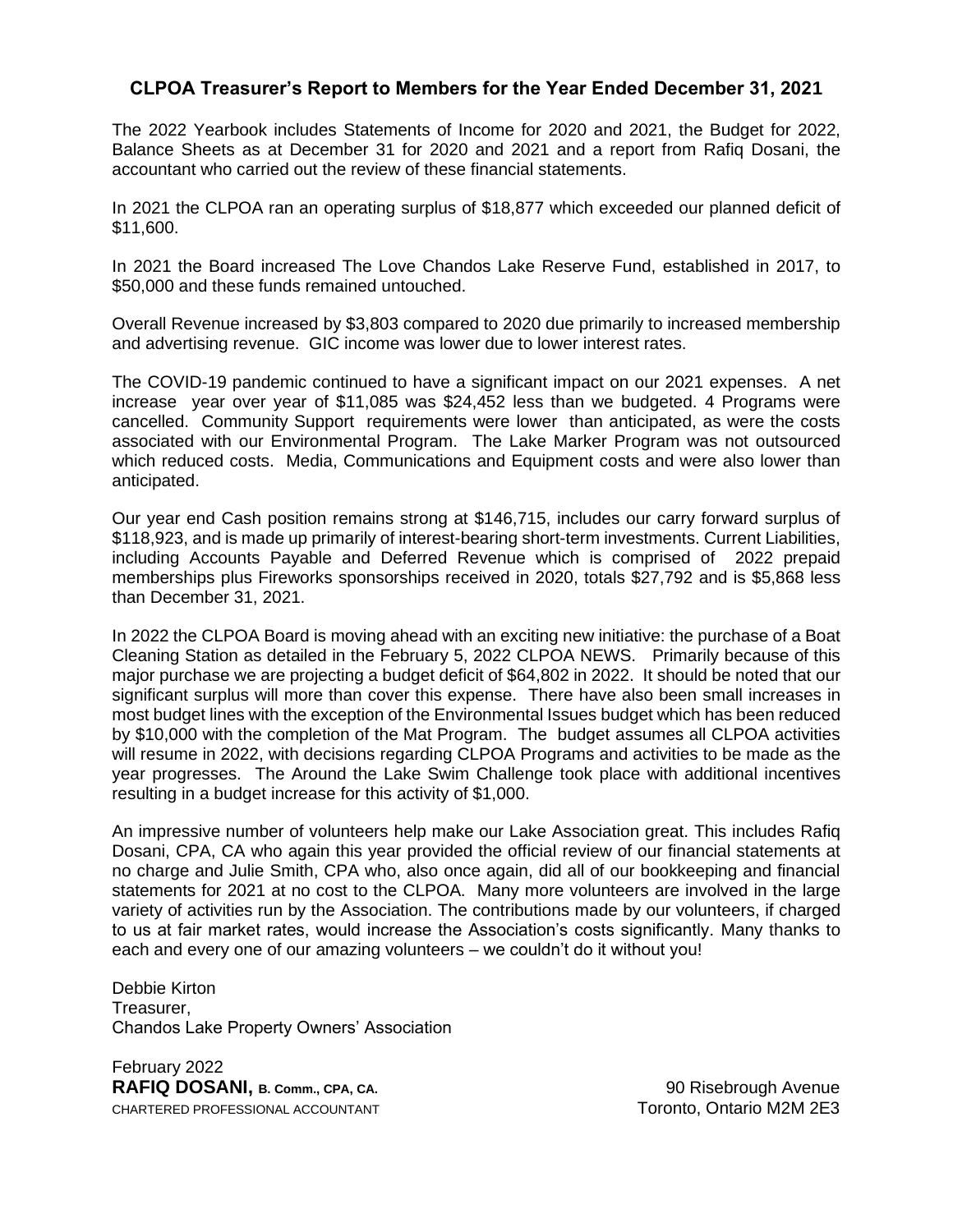### **INDEPENDENT PRACTITIONER'S REVIEW ENGAGEMENT REPORT**

### **TO THE MEMBERS OF CHANDOS LAKE PROPERTY OWNERS' ASSOCIATION**

I have reviewed the accompanying financial statements of Chandos Lake Property Owners' Association, which comprise of the balance sheet as at December 31, 2021, and the statements of Operations and Surplus for the year then ended.

#### **Management's Responsibility for the Financial Statements**

Management is responsible for the preparation and fair presentation of these financial statements in accordance with Canadian accounting standards for not-for-profit enterprises, and for such internal control as management determines is necessary to enable the preparation of financial statements that are free from material misstatement, whether due to fraud or error.

#### **Practitioner's Responsibility**

My responsibility is to express a conclusion on the accompanying financial statements based on my review. I have conducted my review in accordance with Canadian generally accepted standards for review engagements, which require me to comply with relevant ethical requirements.

A review of financial statements in accordance with Canadian generally accepted standards for review engagements is a limited assurance engagement. The practitioner performs procedures, primarily consisting of making inquiries of management and others within the entity, as appropriate, and applying analytical procedures, and evaluates the evidence obtained.

The procedures performed in a review are substantially less in extent than, and vary in nature from, those performed in an audit conducted in accordance with Canadian generally accepted auditing standards. Accordingly, I do not express an audit opinion on these financial statements.

#### **Conclusion**

Based on my review, nothing has come to my attention that causes me to believe that the financial statements do not present fairly, in all material respects, the financial position of Chandos Lake Property Owners' Association as at December 31, 2021, and the results of its operations for the year then ended in accordance with Canadian accounting standards for not-for-profit enterprises.

Rafiq Dosani

City of Toronto Chartered Professional Accountant February 18, 2022 Licensed Public Accountant